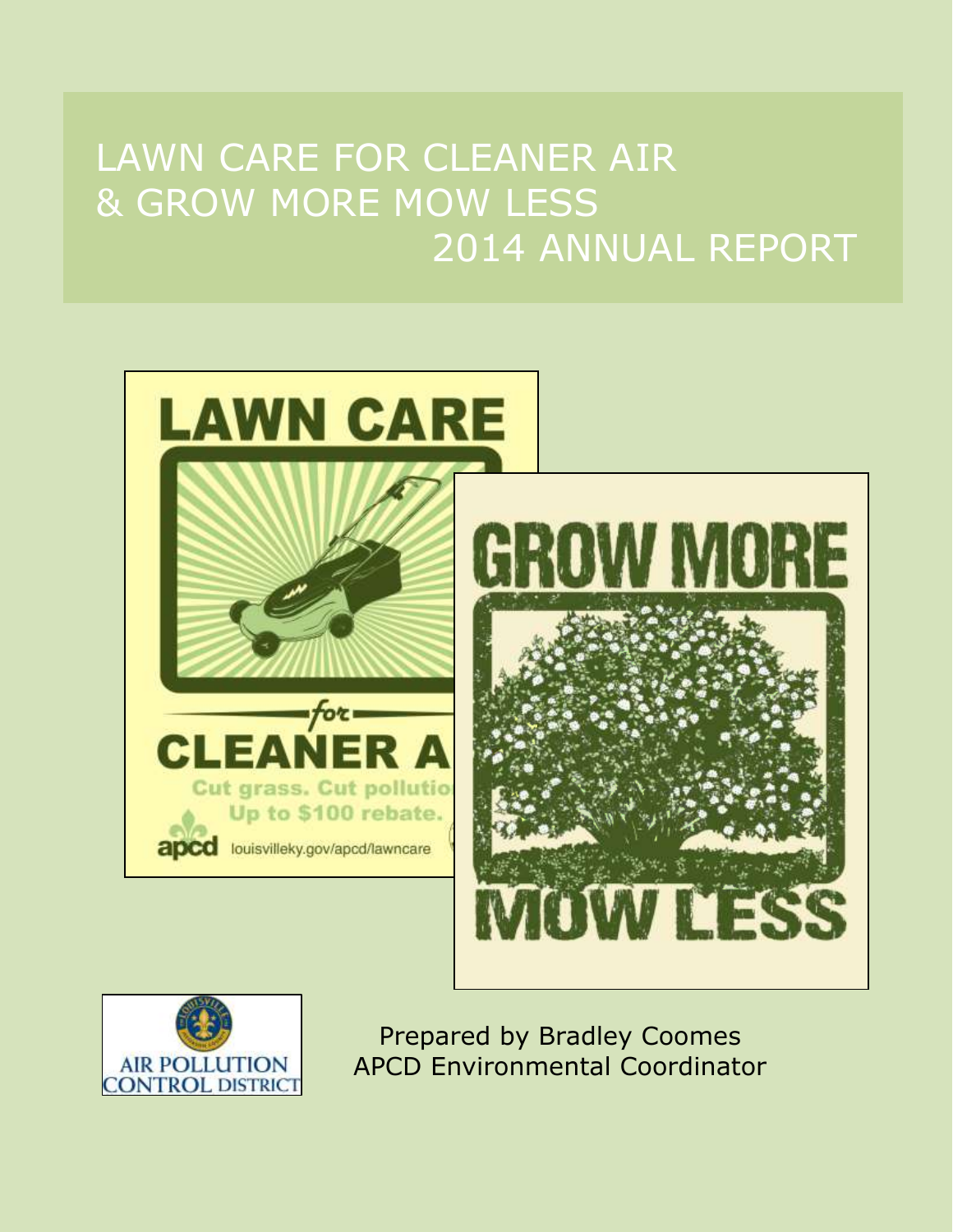### **Executive Summary**

This year was the eleventh year of the Lawn Care for Cleaner Air (LCCA) program and the second full year for the Grow More Mow Less (GMML) program. Both programs aim to reduce air pollution in Louisville by reducing lawn-related pollutant emissions.

The LCCA program, which has both residential and professional levels, incentivizes cleaner lawn equipment use by Jefferson County residents through rebates and public awareness. Between the Lawn Care for Cleaner Air (LCCA) and Lawn Care for Cleaner Air Professional (LCCAP) programs, the Air Pollution Control District (APCD) issued a total of 466 rebates in 2014, worth \$24,265.00. The program succeeded in keeping 51,173 pounds of harmful carbon monoxide, oxides of nitrogen, volatile organic compounds, and particulate matter out of Louisville's air**.** 

Assuming continued use of equipment since purchase, the LCCA program has kept 6,277,122 pounds of criteria pollutants out of Louisville's air over its 11-year history.

GMML is a complementary program that engages in thought leadership to persuade Louisvillians to replace high-maintenance turfgrass with plants they don't have to mow. The program's popularity and visibility has grown exponentially over the last year as shown by the number of likes on the GMML Facebook page increasing tenfold.

In April 2014, Bradley Coomes, an APCD Environmental Coordinator, took over the Lawn Care for Cleaner Air and Grow More Mow Less programs. With this change of leadership after the season was already underway, there was little time to plan public events and speaking engagements. We are hoping for a more robust schedule in 2015.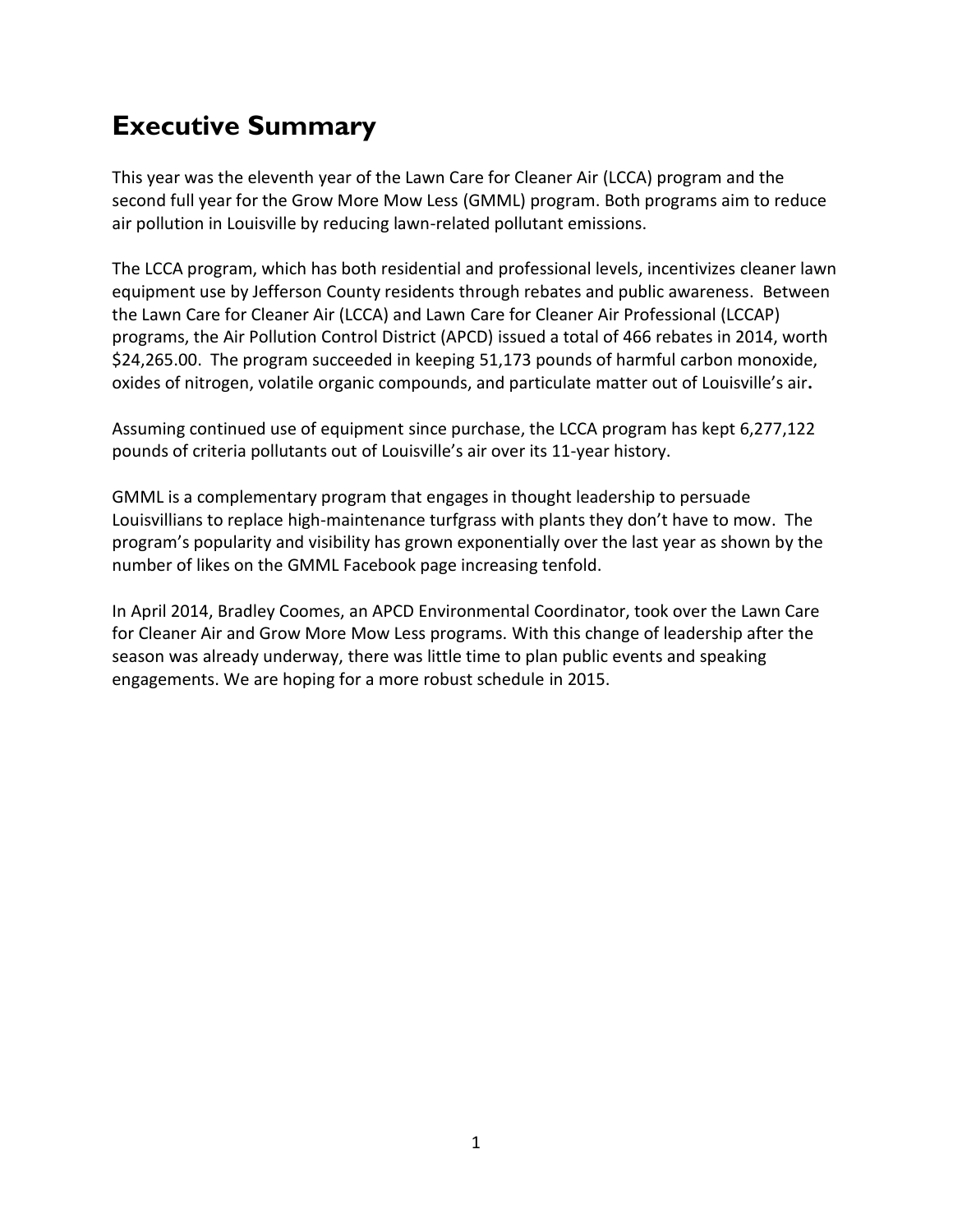### **I. Introduction**

There are over 71,000 mowable acres in Louisville. That's a lot of grass. Perhaps it's not completely surprising then that lawn maintenance-related air pollution (that is, pollution caused by lawn mowers, leaf blowers, and string trimmers) accounts for about 20.5 million pounds of air pollution in Louisville every year (7,100,000 pounds without  $CO<sub>2</sub>$ ). This includes some 720,800 pounds of volatile organic compounds and 34,500 pounds of nitrous oxides, both of which are principal contributors to the formation of ground-level ozone. Worse yet, most of these emissions occur during the warm months of the year, when Louisville often struggles with elevated levels of ozone.



In order to reduce these lawn-related emissions, the Air Pollution Control District (APCD) created the Lawn Care for Cleaner Air program (LCCA) in 2003. LCCA gives rebates to Louisville residents on electric and reel lawn equipment and double rebates to those who recycle their old lawn equipment with Louisville Metro Solid Waste Management Division.

After years of promoting the idea of air-friendly landscaping through the LCCA program, in 2012 APCD spun off a sister program called "Grow More Mow

Less" (GMML). GMML

encourages people to replace their turfgrass with plants that don't require mowing. To this end, GMML has been a regular presence at public events and on social media. The program has also engaged in demonstration and pilot projects, from a native plant garden, to low-mow turfgrass plots, to native grass test plots on roadsides, and vacant lots.

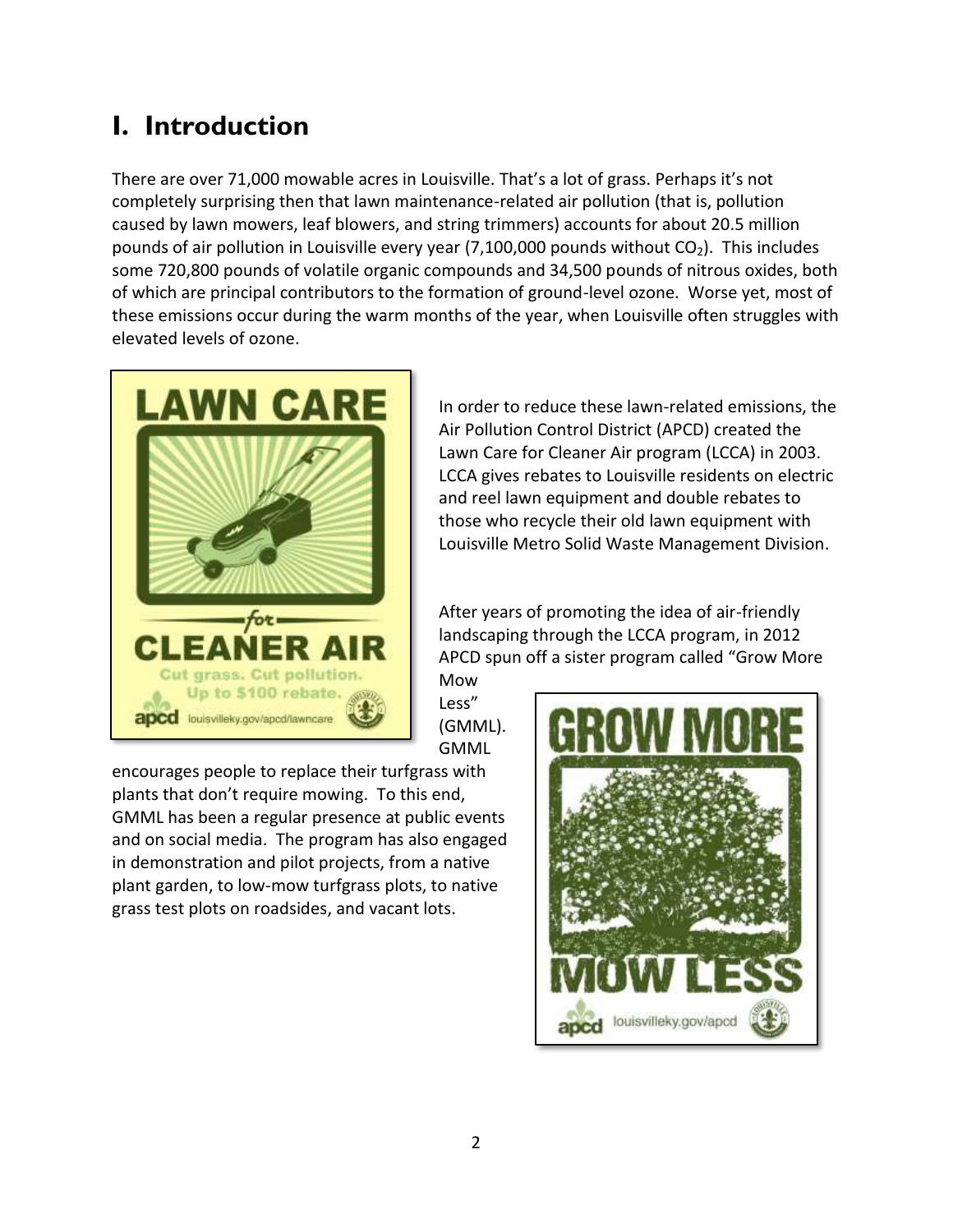### **II. Lawn Care for Cleaner Air (LCCA)**

Electric lawn equipment can make a difference. Electric equipment emits less than 1/5 of the pollution of gaspowered equipment.<sup>1</sup>

Without electric lawn equipment, Louisville would have 2.6 million more pounds of air pollution every year, including 1 million pounds of carbon monoxide, nitrous oxides, and volatile organic compounds.

 $\overline{a}$ 



*Includes CO, CO2, PM, NO<sup>x</sup> , SO2, and VOCs*

Eliminating this pollution helps Louisville meet the National Ambient Air Quality Standards (NAAQS) and helps us all breathe a little easier.

The LCCA program offers rebates for equipment for residential applications (equipment that is powered to handle 1/3 of an acre or less) and more powerful equipment for professional and larger property applications (equipment that is powered to handle 1/3 of an acre of more). The residential side of the program remains the far more popular option, handing out the vast majority of our rebates. In 2014, LCCA Residential distributed a total of 466 rebates worth \$24,265.00 to Jefferson County residents. That is down from the 558 rebates worth \$27,180 in 2013, but about on par with the 510 rebates worth \$27,120 in 2012.

<sup>&</sup>lt;sup>1</sup> These figures include carbon dioxide (CO<sub>2</sub>), a greenhouse gas of concern, though it is not a criteria pollutant defined in the Clean Air Act. Those criteria pollutants, including oxides of nitrogen (NOx), carbon monoxide (CO), volatile organic compounds (VOC) – an ozone precursor, and particulate matter (PM) are produced in much smaller quantities relative to  $CO<sub>2</sub>$ . However, these pollutants can have health effects at much lower levels. The relative proportion by which air pollution is reduced with the switch from gas to electric equipment stays roughly the same with or without  $CO<sub>2</sub>$  in the equation.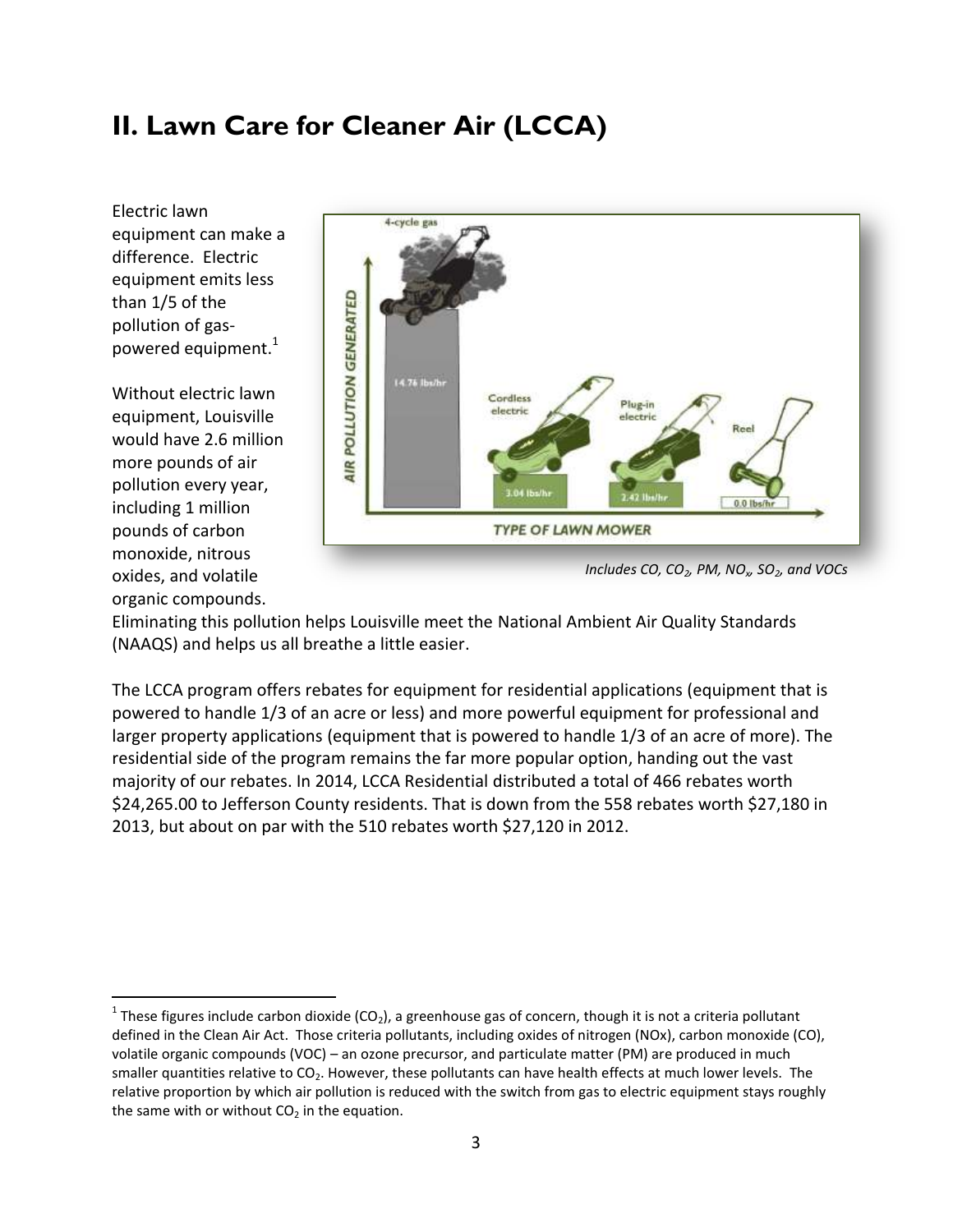During the 2012 lawn care season, LCCA Professional (then called "the commercial program") switched from giving rebates for trading in a 2-cycle gasoline string trimmer or leaf blower and buying a 4-cycle piece of equipment to giving rebates on higher power electric equipment when trading in a gas-powered equivalent.



We did this for two reasons: 1) new EPA regulations have phased out the dirtier 2-cycle

equipment, meaning we are already seeing the air pollution benefits of a 2-cycle-to-4-cycle transition without incentivizing the switch with rebates; and 2) more powerful electric equipment came on to the market.

We now offer standard rebates on any electric equipment with 100 watt-hours of running time at \$30 per trimmer or leaf blower (without battery) and \$50 per battery. Additionally, in order to further spur the market for commercial electric equipment, we offered to create an alternative rebate with matching funds of up to \$50 per trimmer, leaf blower, and battery to all manufacturers of eligible equipment. STIHL agreed to match our offer, and we are now offering rebates of \$100 on STIHL electric trimmers, leaf blowers, and AP 160 batteries.

Like in 2013, we processed very few LCCA Professional rebates this year. Some of our participating retailers have expressed to us that they are having a hard time selling the more powerful battery-operated machinery. It seems that among the professional lawn care community, there is still a hesitation to switch over from gas-powered equipment. We will continue to look for creative ways to market the program in 2015.

### **III. Grow More Mow Less**

The Grow More Mow Less program (GMML) is based on this simple idea: reducing the amount of turf grass that needs to be maintained, either with traditional gas-powered equipment or with cleaner, electric-powered equipment yields a pollution savings of 100 percent.

Accordingly, GMML seeks to reduce lawn-related air pollution in Louisville by encouraging landowners to switch to low-mow landscaping—trees, shrubs, groundcover, flowers ornamental grasses, edible plants, and low-mow turfgrass.

These low-mow plants also have many co-benefits beyond their contributions to cleaner air, such as stormwater management, reduction of the urban heat island effect through shade and evapotranspiration, and increased habitat for wildlife such as birds and beneficial insects.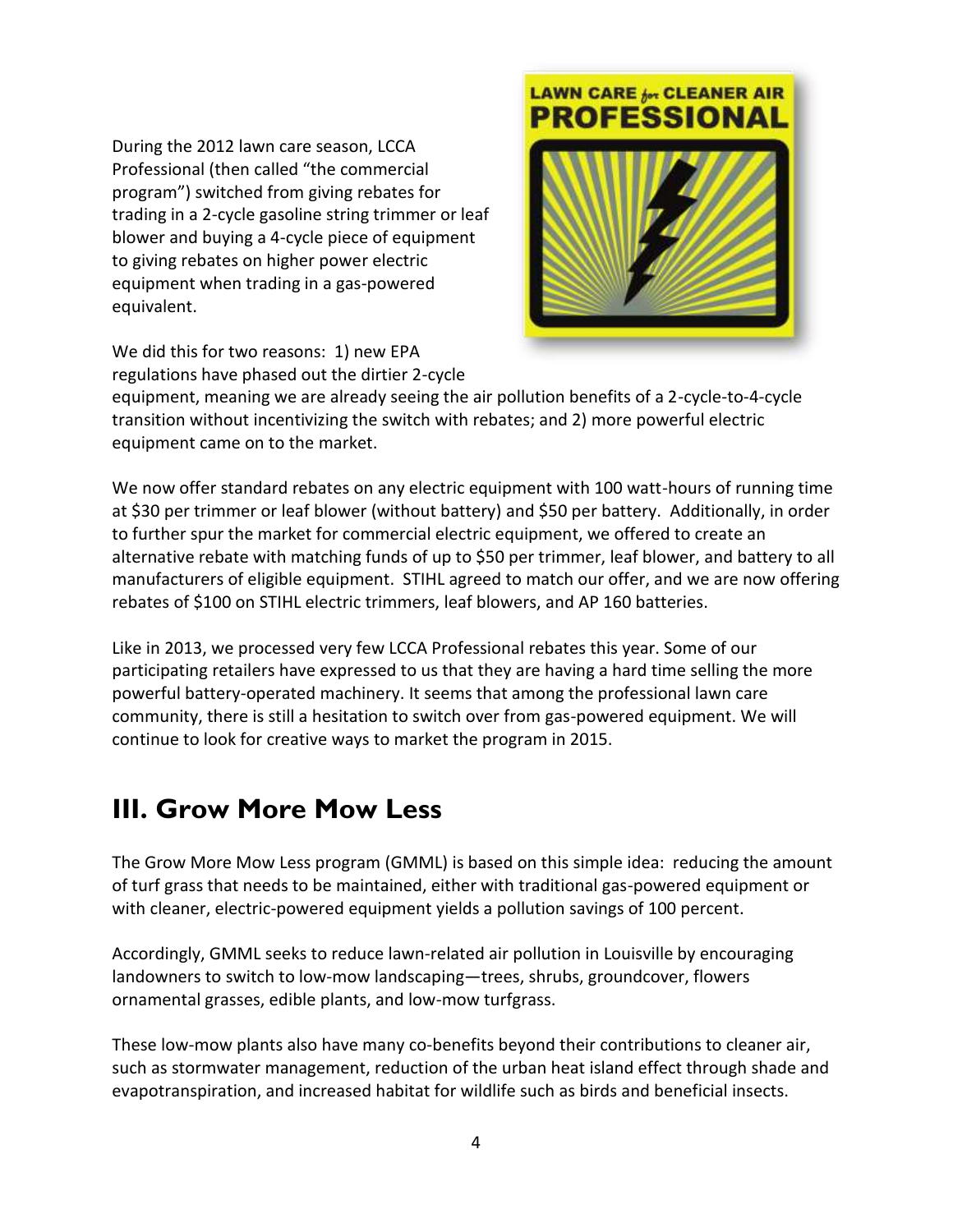## **IV. Public Outreach**

We market both the LCCA and GMML programs in a variety of ways, including, but not limited to: print and web-based advertising, social media, attending public events, and creating demonstration gardens.

### **A. Advertising**

In 2014, LCCA spent \$12,997.34 on advertising, including ads with the *Courier-Journal*, courierjournal.com, Louisville Public Media, the *Louisville Eccentric Observer*.The 2014 level of advertising was down approximately 10% from 2013 levels. The decrease in advertising spending was due to a decrease in budget and a change in program administrators causing a lack of continuity in planning from the previous year. Despite the decrease in ad spending, we managed to distribute \$1.87 in rebates for every \$1 we spent on advertising.



This year, in an effort to boost late season rebates and highlight the Professional program, we ran a fall ad in the Courier Journal and the on Courier's website**.** Despite the late season ads, we did not see an increase in fall rebates over the previous year with 17 rebates in fall 2014 for a total of \$980 compared to 18 in the fall of 2013 for a total of \$1,995.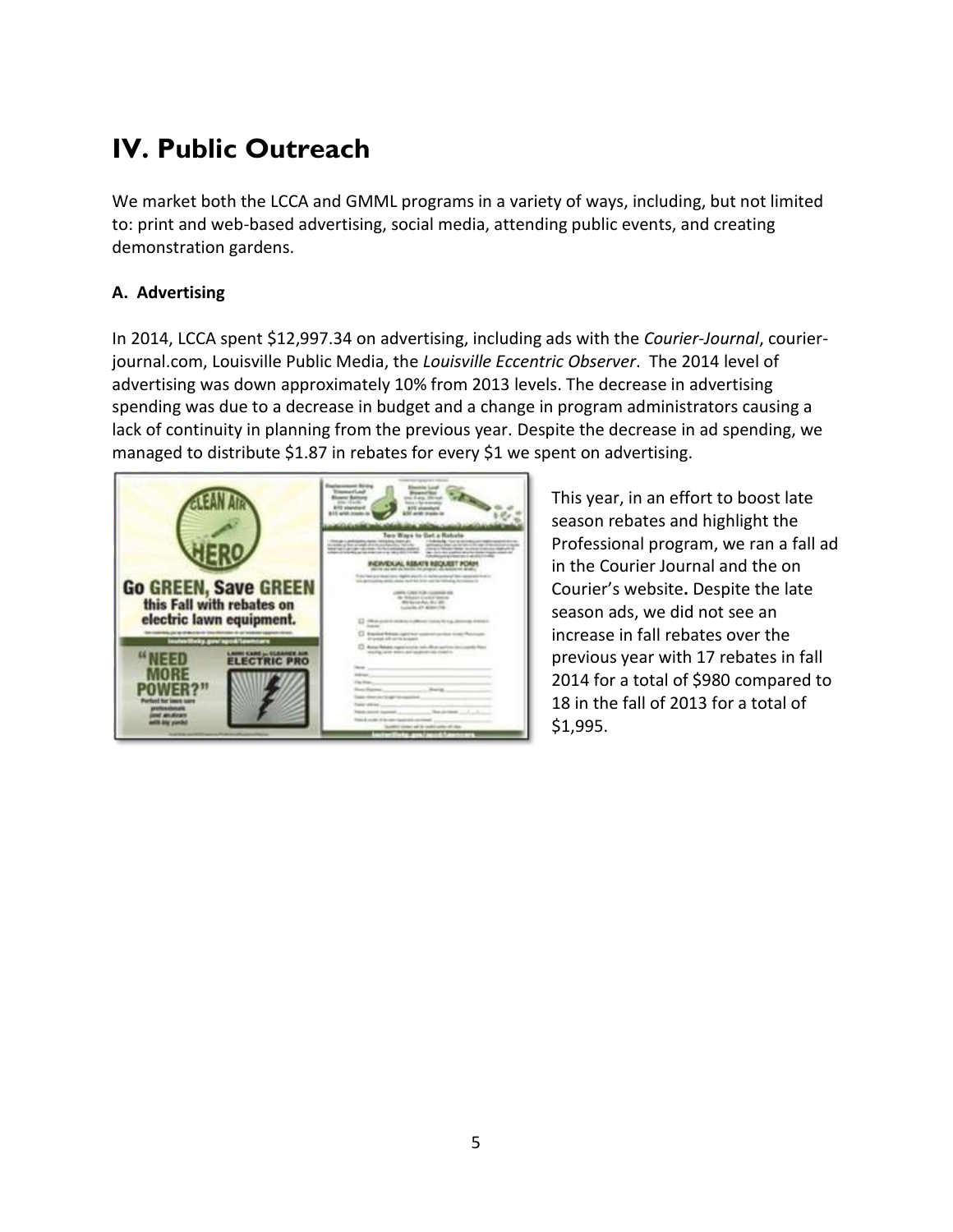#### **B. Social Media/Web Presence**

The GMML Facebook page is now up to 1,030 likes (up from just 114 likes at the end of 2013). We ran a promotion on the Facebook page in the spring in which followers of the page could sign up for a Grow More Mow Less Starter Packet containing an introductory letter, sticker, and seed packets. We sent out over 200 of these packets.

The LCCA and GMML websites, along with all Metro Louisville sites, received a facelift in 2014. Our LCCA homepage, louisvilleky.gov/government/lawn-care-cleaner-air, now looks like this:

| LAWN                                                                       | <b>CARE FOR CLEANER AIR</b>                                                                                                                                                                                                                                                                                                                                                              |                                                                              |
|----------------------------------------------------------------------------|------------------------------------------------------------------------------------------------------------------------------------------------------------------------------------------------------------------------------------------------------------------------------------------------------------------------------------------------------------------------------------------|------------------------------------------------------------------------------|
| From J. Journover/ J. His brinnings / Lewis Combe Classes did              |                                                                                                                                                                                                                                                                                                                                                                                          | <b>Telesian's Ch</b><br><b>HAME</b> of                                       |
| HillsTen Hotel                                                             | Go Green, Save Green                                                                                                                                                                                                                                                                                                                                                                     | Lawn Care for Cleaner<br>Air News                                            |
| Heightrilid Robinsi                                                        | Get Rebates on Electric Lawn Equipment                                                                                                                                                                                                                                                                                                                                                   | Art Shocky Alart for<br>Sutrohilar and Services<br>$($ Den. 13-146           |
| <b>Piratessimul Retailer</b><br>Partnisative Dealers                       | If it isn inscret that pair-pursuand limit withplaned at backer the air.<br><b>LAWN CARE</b><br>30 said technisiany, kits character a car without a natalytic converter.<br>protected ticity, redDreivel enterstand. In fact, new hone of movement<br>with a typical gas proceed invitatorer produces the same assurat-<br>of reang-furning pollution as driving your cur for 200 miles- | Hono Fill Televisi                                                           |
| Contact                                                                    | except to go fine Louisville to Neilvalle. These exposures-<br>oustainers including surface therein of virginisting at visualization<br>expectably harinful to presidive proups such an challines and fine<br><b>CLEANER AIR</b><br>eighth                                                                                                                                               | City Events                                                                  |
| Longer Carrie Rate Chicagony Ado-<br>$(51121779 + 65899)$                  | The Louisville Metro Arc Politics e Concol District's Levie Care for Cleaner Art Progress<br>excitationales Listamille Herrin residents to reduce these harrable into resident air resistance<br>by island much claimer wie this and habital perveral laten replyment                                                                                                                    | Fine Bood Pressure<br>13<br>Yatminings of Olivea.<br>Niel-MidsonTested Place |
| All William Control Beach<br><b>BASTRAHAM BANY</b><br>Lockielle, WV 447054 | Plannels the Levie Ciate for Cheese Air Progress Severals Matter residents can get veheme                                                                                                                                                                                                                                                                                                | Couponing Stapport<br>13 Department<br>Finish Box Travel Flying              |
| 52                                                                         |                                                                                                                                                                                                                                                                                                                                                                                          | Visa 64 Zoonta                                                               |
|                                                                            | Bestinstial Congression Professional Equipment<br>(1/3 acro-or born)<br>LET AUTO OT ISSUE                                                                                                                                                                                                                                                                                                |                                                                              |

Our GMML website, louisvilleky.gov/government/air-pollution-control-district/grow-moremow-less, has a similar look:

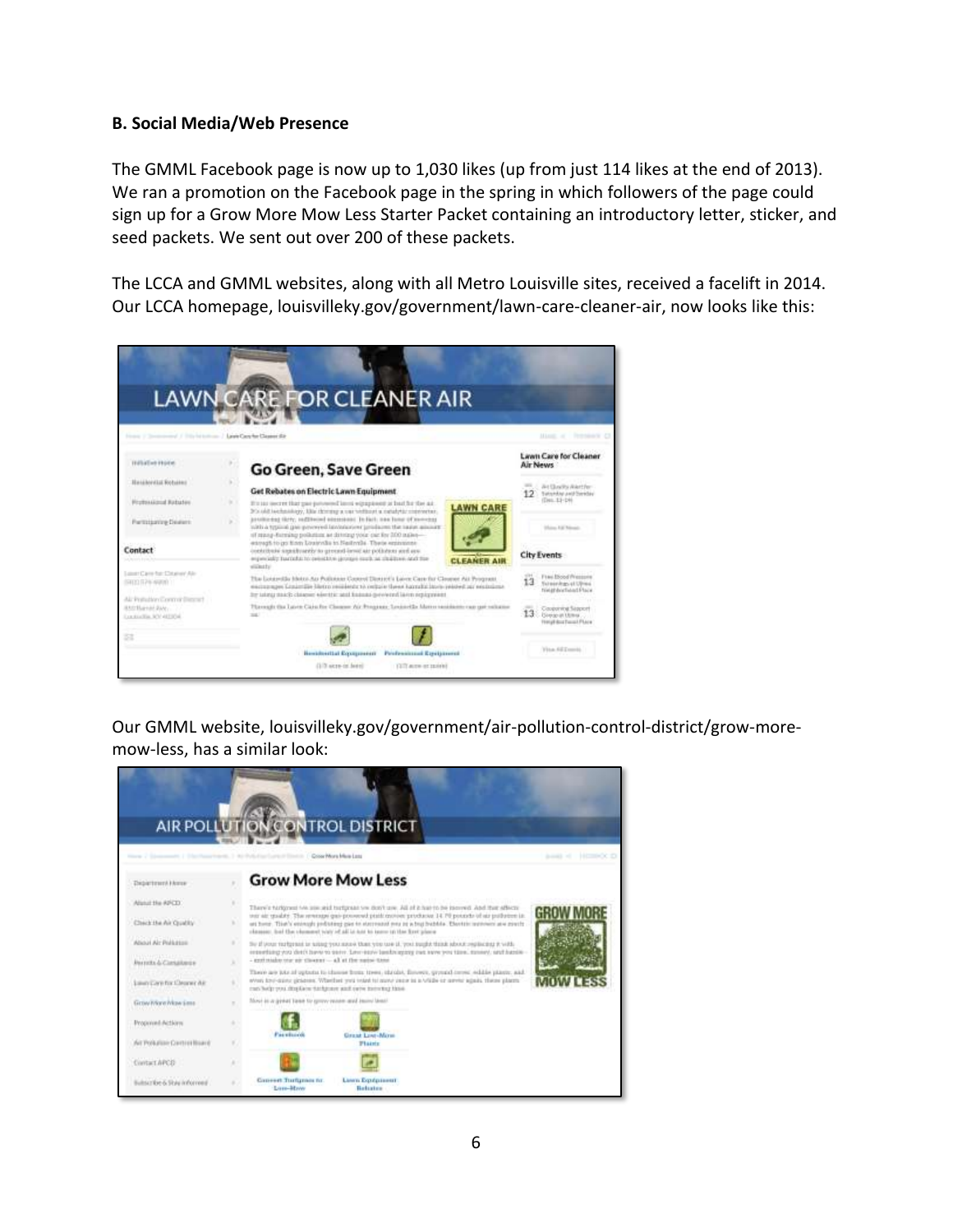#### **C. Public Events**

The number of Grow More Mow Less public events was down significantly in 2014 from 2013. This was due to a new coordinator taking over the program in April. We did attend a Louisville Public Media Live Lunch (which we sponsored) on June 6, 2014 and the Sobro ArtWalks Festival on September 14, 2014.

Along with the events we attended, we also provided materials for the following events and/or organizations: Resurfaced Pop-up Plaza on Main, Sobro Louisville, and the Louisville Sustainability Forum.



*Grow More Mow Less Table at the Sobro ArtWalks Festival*



*LCCA/GMML table outside the Live Lunch studio at Louisville Public Media*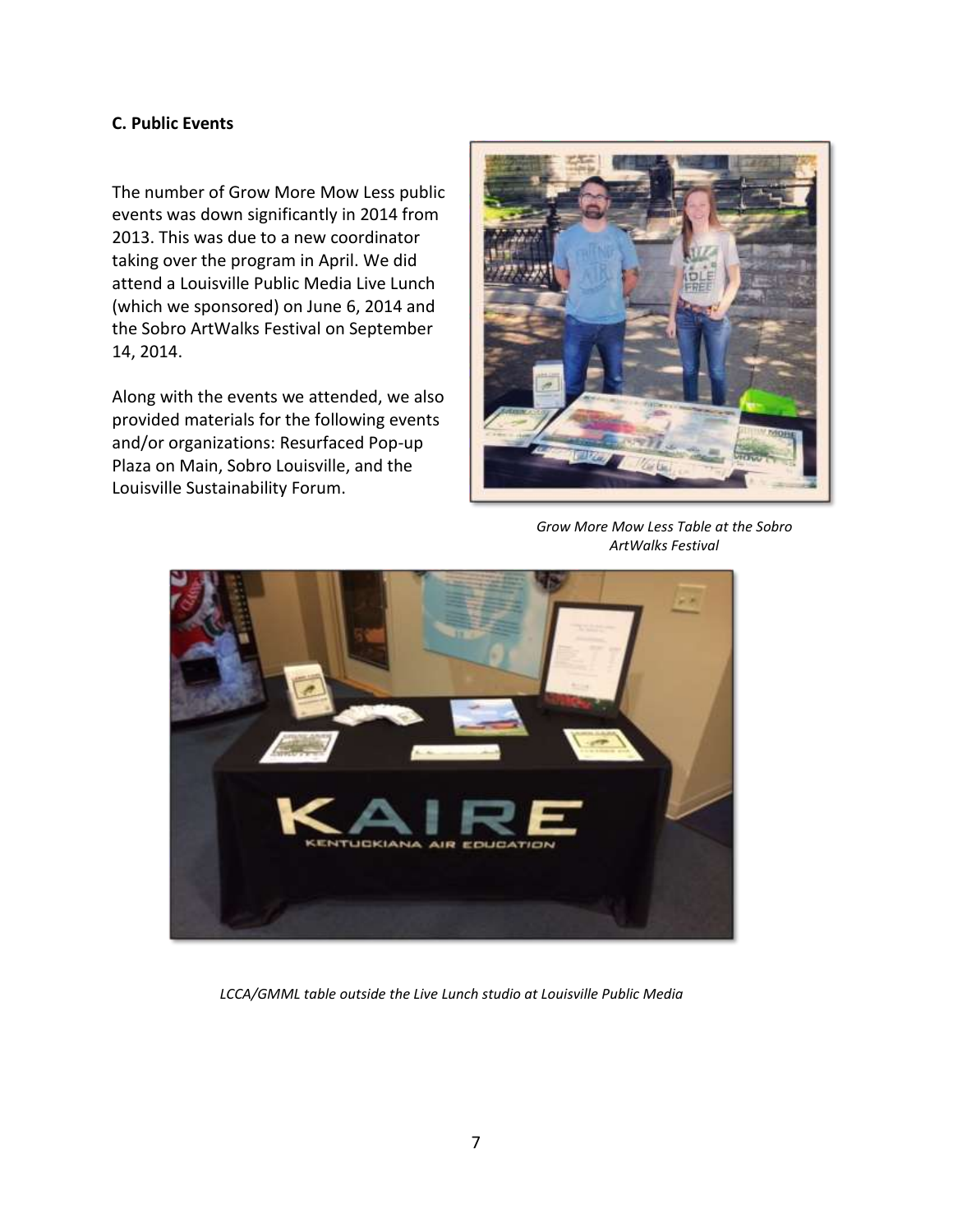**D. Demonstration Gardens**Demonstration and test plots comprise the other principal means of communicating GMML principles. By actually installing low-mow vegetation, we are able to experiment with new plants, demonstrate methods to the public, and reduce Louisville Metro's own mowing needs. And while we did not install any new demonstration plots this year, we maintained the ones started from previous years and installed an educational sign in the Kentucky Native Clean Air Demonstration Garden at the entrance to the Urban Government



*These signs provide a key for the plants featured in the garden and step by step instructions on how to create your own low-mow landscape*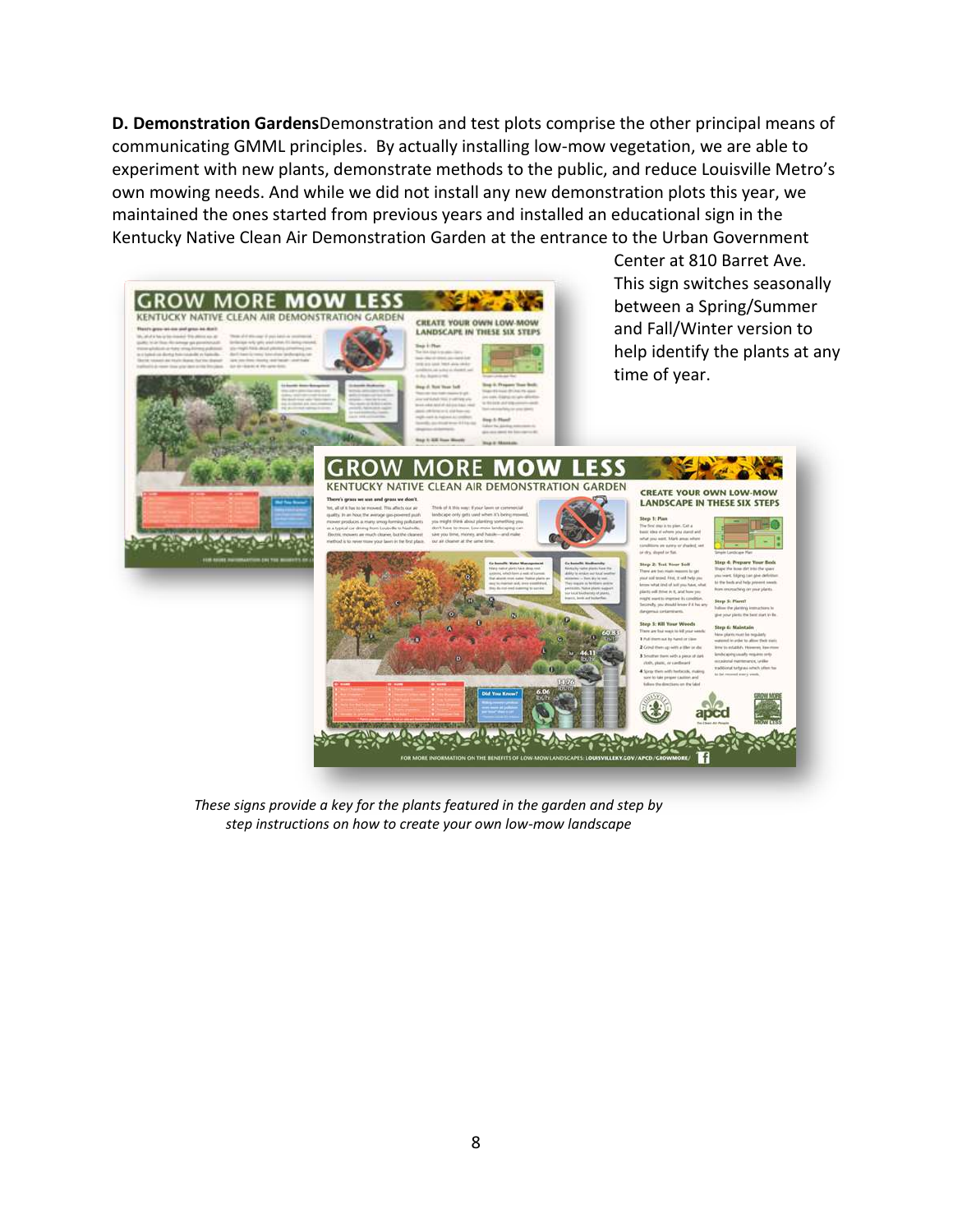### **IV. Looking Ahead**

We are looking forward to a great year with more public events, a more robust advertising strategy, an increased social media presence, and new partnerships. Hopefully this will all add up to more rebates, more low-mow yards, and more emissions reductions in Jefferson County. Here is what we have planned for both programs:

### **A. Lawn Care for Cleaner Air**

### **1. Increased Advertising**

2014 saw another decrease in budget and advertising spending. While still a smaller budget than years past, we plan on increasing spending on advertising in 2015. We have already started sowing the seeds for this coming spring by running late season ads in 2014.

#### **2. LCCA Professional**

We will continue to evaluate the Professional program in an attempt to raise awareness of newer, more powerful electric lawn equipment and increase Professional rebates. We will work with our participating retailers to identify strategies to reach out to this program's target audience.

#### **B. Grow More Mow Less**

### **1. Continued Use of GMML materials and Public Events**

GMML is a natural fit for the many sustainability and gardening-related public events that take place in Louisville every year. The program now has a full array of outreach materials includingseedpackets, seedcards, and bumper stickers—with which to communicate the idea planting low-mow landscaping and helping keep the air clean.

### **2. Building New Partnerships**

We would like to partner with schools, businesses, civic agencies, and individuals on new Grow More Mow Less projects and perhaps create "Grow More Mow Less Schools" and "Grow More Mow Less Business" materials and signage.

### **3. Facebook Advertising**

We hope to continue the great strides that we made this year on the GMML Facebook page. We are also looking into more strategic ways to advertise on Facebook.